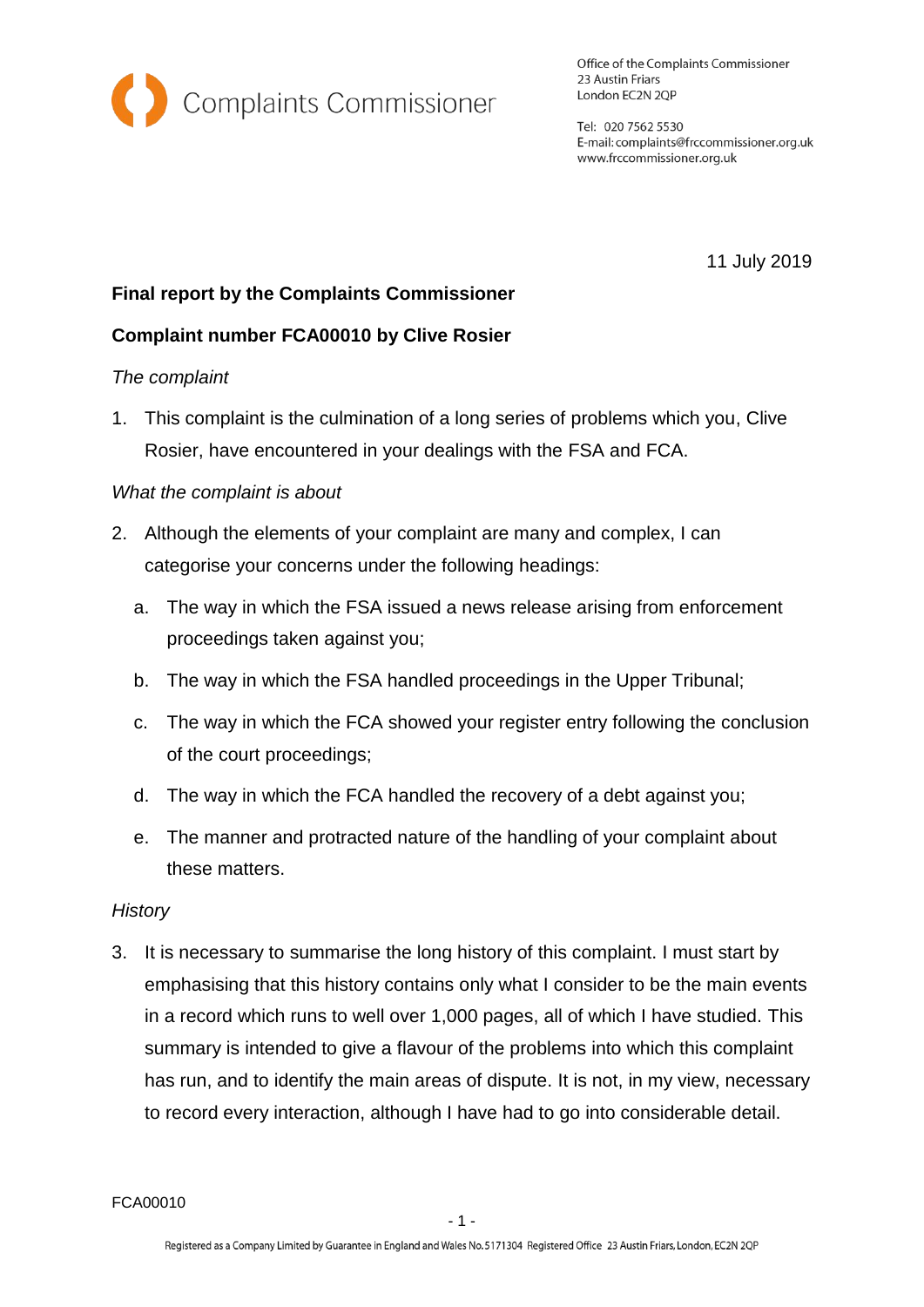### *(i) The initial investigation into your firm and court proceedings*

4. The Financial Services Authority (FSA - predecessor of the FCA) undertook an investigation into your firm, Bayliss & Co (Financial Services) Limited, starting in 2010. In 2014 the Upper Tribunal upheld the FSA's decisions to remove your firm's permissions, to impose a £10,000 fine upon you, to withdraw your approvals to perform significant influence functions in relation to your firm, and more generally to prohibit you from performing any significant influence functions in relation to regulatory activities. You appealed these findings to the Court of Appeal, but were not successful, the proceedings concluding in 2017. The findings of the court are binding upon me, and I include this description as background only.

### *(ii) The news release*

- 5. During the proceedings before the Upper Tribunal, the Judge considered the FSA's behaviour in relation to an emailed news release about your case which had been issued to certain publications in 2013. You had applied for publication of the FSA's notices to be stayed pending the outcome of the Tribunal proceedings, but the Tribunal had not agreed (although it had agreed to a shorter delay). When you saw the news release, you complained to the FSA that it was inaccurate. The FSA responded to you that it had 'complied fully with Judge [X's] directions on publication' and denied that the press release had been inaccurate or defamatory.
- 6. In fact, the release had been significantly misleading. It failed to give proper prominence to the fact that the FSA's decisions at that time were subject to further proceedings; its headline using the word 'banned' was misleading; a quotation was attributed to a senior member of staff who had not in fact seen it; the procedure for approvals of the release had not been followed; and you had been referred to by your surname only.
- 7. The Judge in the Upper Tribunal was highly critical of the FSA's approach to the press release. He said that the FSA's claims that it had complied fully with his directions had been 'somewhat disingenuous'; that the FSA had 'simply adopted a policy of blanket denial without investigating the merits of [your] complaint'; 'the initial attitude the Authority demonstrated in response to [your] complaint fell well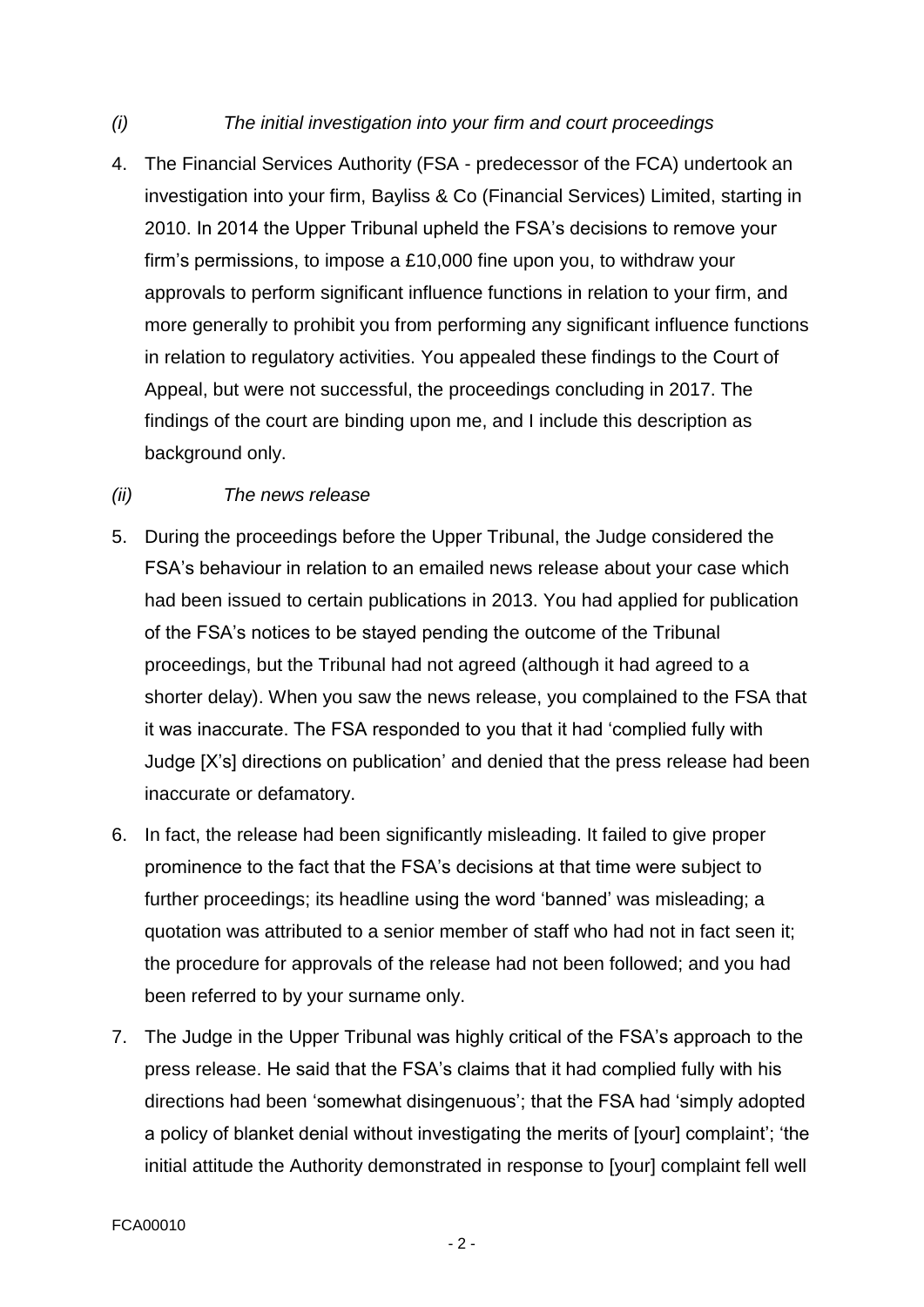below what the Authority would expect from firms it regulates when handling customer complaints'; and that 'Such an approach can be an indication of a cultural failing'.

- 8. The Judge pointed out that the FSA had only admitted its errors after you had referred the matter to the Tribunal, and that the FSA had initially apologised to the Tribunal only and not to you.
- 9. In the light of these serious concerns, the Judge made six recommendations for the FSA's future handling of news releases. The Judge also drew your attention to the possibility of a referral to this Complaints Scheme.
- 10. You complained to me about these matters during the proceedings in 2014, and I referred your complaint to the FCA. It decided – and I agreed– that your complaint should be deferred until the outcome of the proceedings was known.
- *(iii) The conclusion of the court proceedings*
- 11. In October 2017, at the conclusion of the court proceedings, the FCA published the final decision notices. Against your entry in the Financial Services Register the word 'banned' appeared. There is no dispute that this occurred, although the precise presentation of the word 'banned' is in dispute, and I deal with that later in this report. On 6 October, the FCA identified the error, the next day you complained about it, the erroneous entry was removed three days after that pending further consideration, and the matter was referred to the FCA Complaints Team.
- 12. You reminded the FCA on 6 October 2017 that the complaint matters deferred from 2014, including the possibility of compensation, should now be considered. Your complaint, therefore, now encompassed the deferred events of 2014 and the new complaint about the 2017 register entry.
- 13. On 30 October 2017 the FCA issued you with a letter about the money you were required to pay as a result of the conclusion of the court proceedings. You responded on 9 November essentially saying that the debt should not be pursued at that stage because of your outstanding complaint and the fact that, in your view, the Upper Tribunal's requirements had not been met. On 27 November, the FCA decided that the debt should be pursued.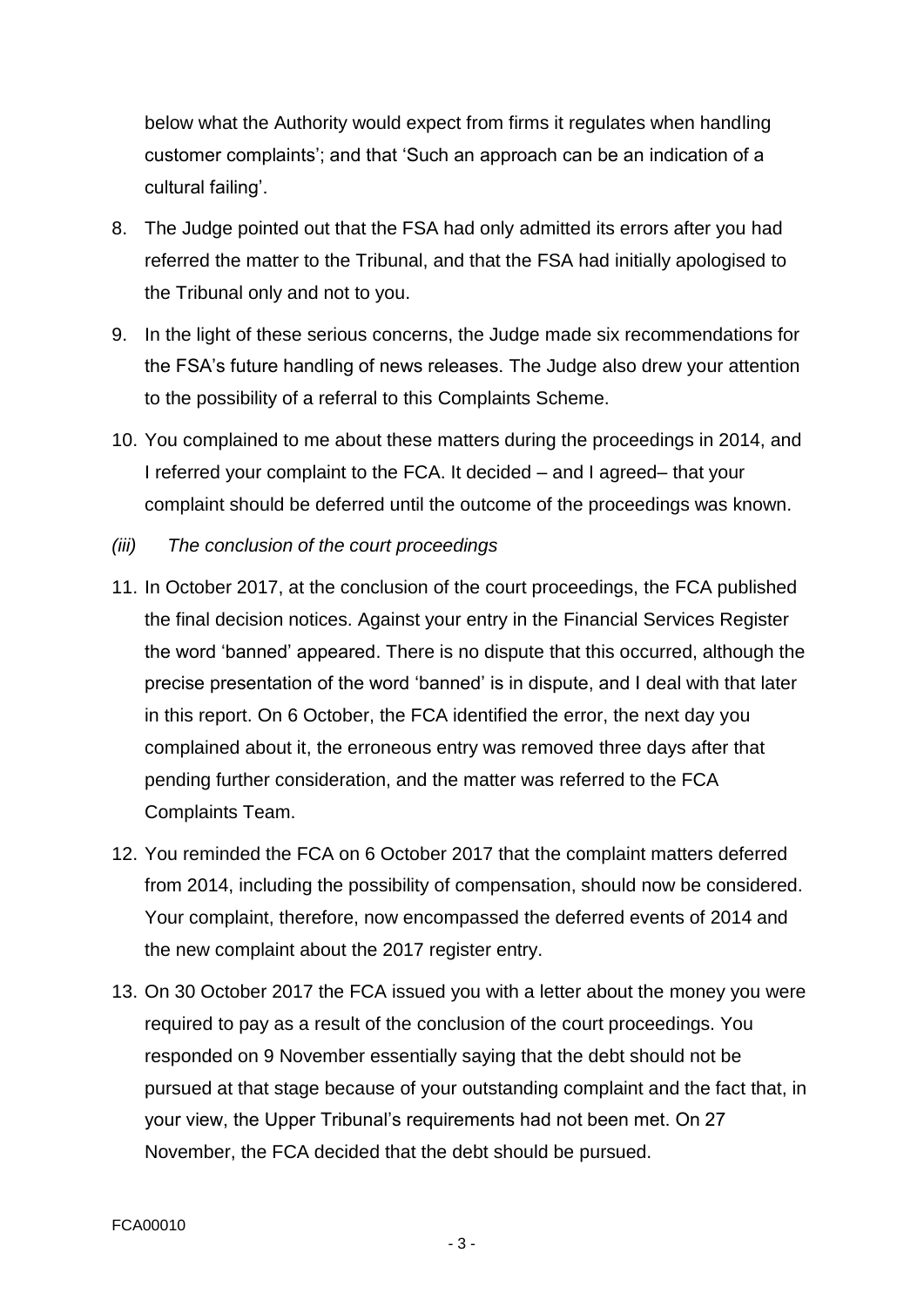- *iv) The handling of your complaint*
- 14. On 2 November 2017 the FCA sent a letter summarising your complaint as follows:

*Part One* 

*The FCA is in contempt of directions from the Upper Tribunal (Tribunal).* 

*Part Two* 

*The information in a Notice is deliberately misleading and does not represent the facts of compliance breaches 10-20 years ago when the Tribunal found no detrimental consequences to consumers.* 

*Part Three* 

*You believe there were unnecessary derogatory comments against your name on the Register. You consider it inappropriate to display 'BANNED' in capitals and red.*

- 15. You responded on 6 and 10 November 2017 explaining why this summary failed to encompass a number of matters, some of them deferred from 2014. On 5 December, you were told that the investigation of your complaint had been transferred to another investigator, and that you would receive a more detailed update by 19 December. This was adjusted to 5 January following further exchanges between you and the Complaints Team.
- 16. On 5 January 2018, the FCA sent you a revised description of your complaint as follows (referring back to the original description in paragraph 14 above):

### *Part One*

*I am afraid that in the course of reviewing your complaint, Part One of your complaint has been incorrectly assessed as being within the scope of the Scheme. Please accept our apologies for this….As you will be aware, Part One of your complaint concerns:*

*"The FCA is in contempt of directions from the Upper Tribunal (the Tribunal)."*

*Paragraph 3.6 of the Scheme explains that the FCA "will not investigate a complaint under the Scheme which they reasonably consider could have been, or would be, more appropriately dealt with in another way"……If you*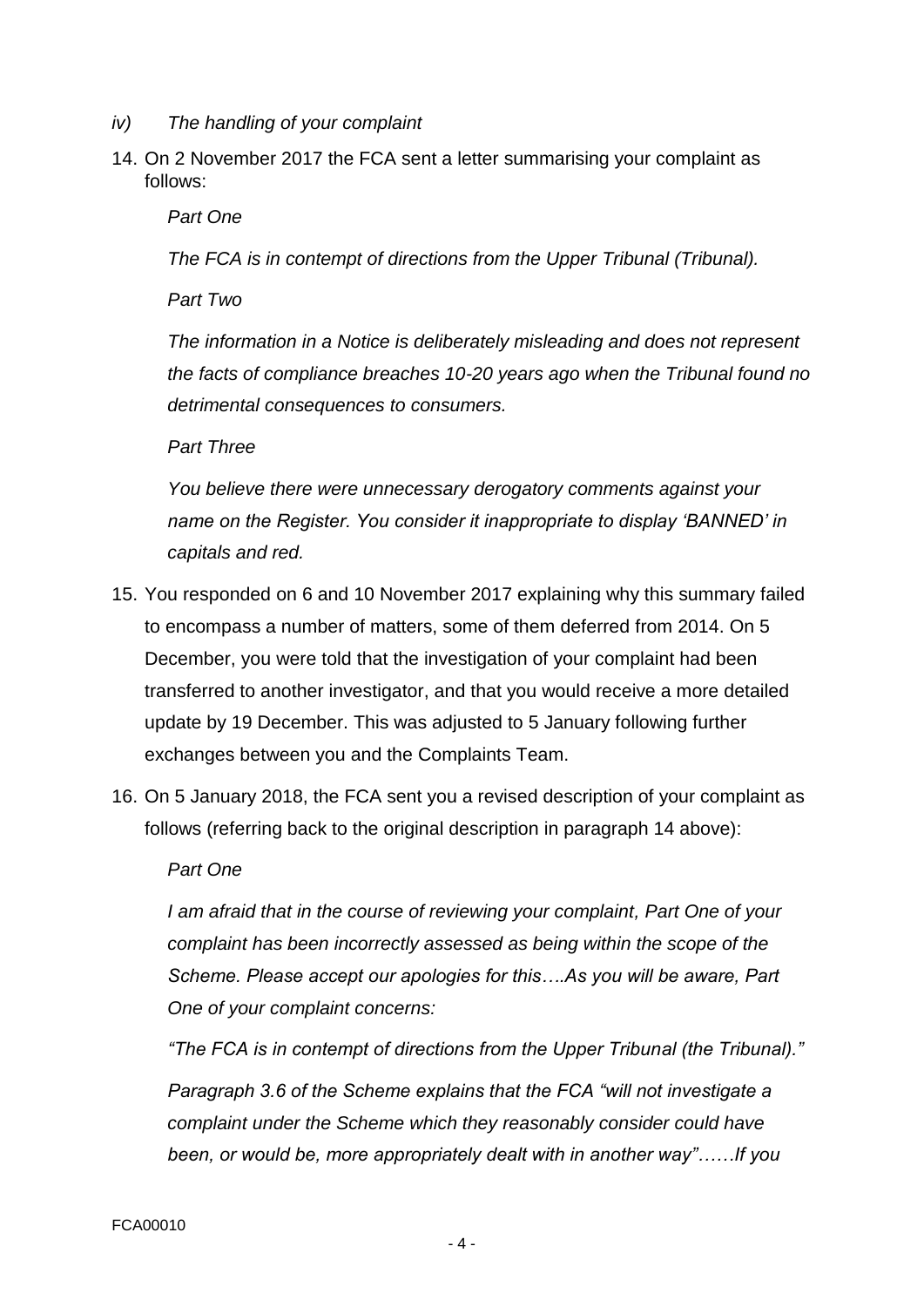*believe that the FCA has failed to comply with the directions of Judge [X] then the appropriate way was for this matter to be resolved refer this make [sic] to the Tribunal and to make representations to it on this………*

### *Parts Two and Three*

*I* am continuing to review whether these parts of your complaint are within the *scope of the Scheme and I hope to revert back to you in the next two weeks about this.*

### *Part Four*

*You have explained in your letter of 10 November that you would like to complain about the conduct of Mr [X]. I note that you have referred to the criticisms made by the judge in his letter. I would be grateful if you could expand on your allegations about Mr [X], and tell us how you would like the matter to be resolved by us.*

*I would be grateful if you could provide me with your specific allegation on Part Four by 18 January 2018.*

- 17. You responded on 12 January (and again on 31 January), complaining about the FCA's decision to exclude a part of the complaint which had already been accepted, and drawing attention to the extensive information already available to the FCA in relation to your complaint.
- 18. On 8 February 2018 the FCA apologised for failing to acknowledge your correspondence, but saying that it was 'unable to provide you with a more detailed response at the current time'.
- 19. There followed correspondence between you, the Upper Tribunal and the FCA, following which the FCA conceded on 13 March 2018 that it should not have excluded Part One of your complaint.
- 20. The FCA wrote to you on 23 April to say that it was 'aware that a number of response deadlines have been missed', apologising, and saying that it aimed to respond by 27 April.
- 21. On 2 May, the FCA sent you a further revised description of your complaint. You objected to this, principally that it appeared to exclude from your complaint an allegation about the Tribunal having been misled – the FCA said that this should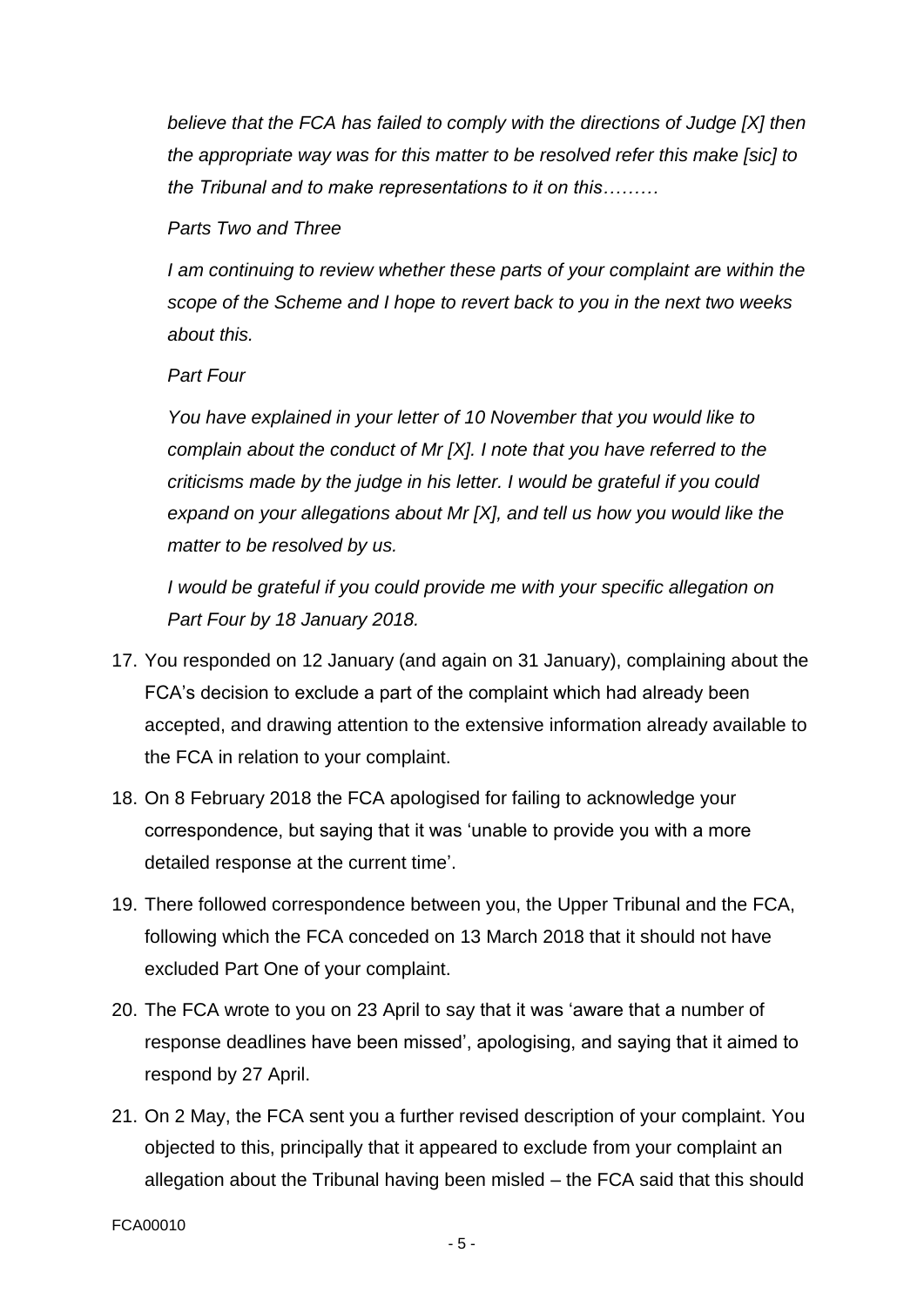have been dealt with in the proceedings. It also said that your complaint about the delays in handling the complaint was being treated as a separate complaint.

- 22. The FCA had another attempt at formulating your complaint on 23 May. This time, it excluded another part of your complaint – that the FCA had failed to fulfil undertakings made to the court – on the grounds that that should have been dealt with in the court. You objected to this revised formulation.
- 23. In August 2018, it became apparent to the FCA that the complaint you had made in November 2017 about the debt (see paragraph 13 above) had not been responded to. In the same month, you sought my help – having made inquiries of the FCA, I responded that it appeared that both complaint investigations were reaching their conclusion, and it was best to await that.
- 24. On 20 August 2018, the FCA apologised for having failed to respond to your email of 30 May, and gave its response. You wrote a long email on 23 August explaining why you disagreed with the FCA's analysis.
- 25. The FCA issued its final description of your complaint on 30 August (with which you disagreed), and proceeded to investigate it.
- 26. On 7 September 2018, you received an apology from the FCA for the fact that the FCA 'could have done more to progress your complaint sooner', and for the delay in dealing with your complaint about the delay.
- 27. The FCA intended to complete its investigation by 21 December 2018, but this date was pushed back, and the FCA's decision was finally issued on 21 February 2019.

### *What the regulator decided*

28. The FCA's principal decisions were these:

- a. You were offered £175 as a gesture of goodwill for the delays in completing the review of your complaint;
- b. The FCA reiterated its apologies for the inaccuracies in the news release about the decision notices;
- c. The FCA apologised for 'any inconvenience' which was caused by the erroneous placing of the word 'banned' against your name in the Financial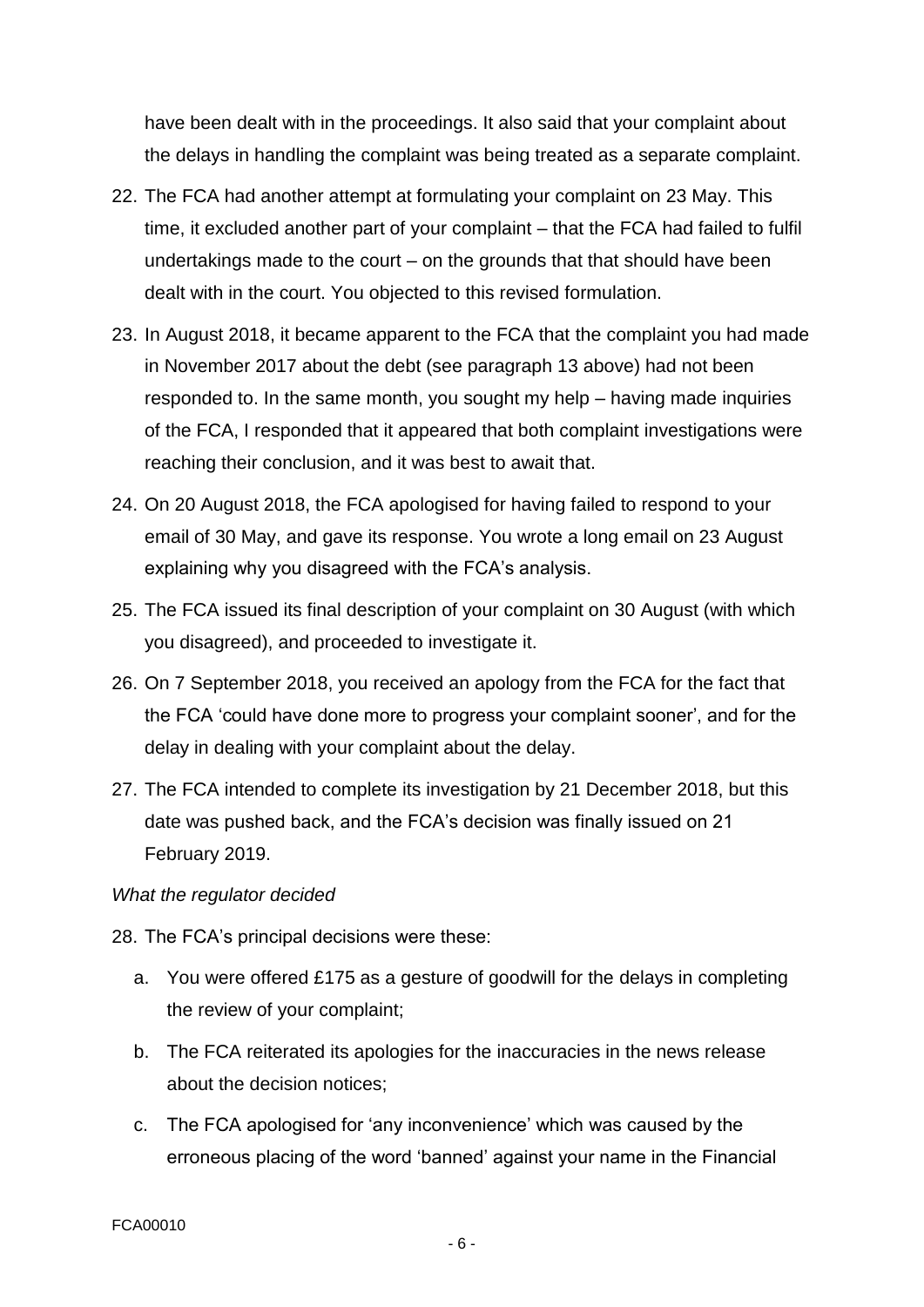Services Register, saying that the FCA's Enforcement Department had failed to follow its own procedures. The Complaints Team identified weaknesses in those procedures, and made recommendations for improvement. The Complaints Team also confirmed that the word 'banned' had been permanently removed from your record;

- d. The FCA confirmed its earlier position that your complaint that FCA staff members had not fulfilled their promises or assurances to the Tribunal Judge was excluded on the grounds that it should have been dealt with in court;
- e. The FCA did not uphold your complaint that it had failed to implement the recommendations of the Tribunal Judge – it said it was satisfied that the recommendations had been implemented;
- f. The FCA confirmed its earlier position that your complaint that FCA staff had misled the Tribunal was excluded on the grounds that it should have been dealt with in court;
- g. The FCA partially upheld your complaint about the head notes on the FCA's website in relation to your fines: the FCA accepted that the head notes could have been better drafted to reflect the fact that the finding of unfair treatment of customers related only to complaints handling, and not the treatment of customers generally;
- h. The FCA rejected your complaint that the drafting of the fines notice implied that you and your firm were in breach of Principle 1 (the requirement for conducting business with integrity);
- i. In addition to the £175 offered for the delays in handling your complaint, the FCA offered you £250 for distress and inconvenience.

# *Why you are unhappy with the regulator's decision*

29. You responded to the FCA's decision by raising the following principal points:

- a. You disagreed with the way in which the FCA had characterised your complaint as being various elements, whereas you considered it was essentially one complaint;
- b. You considered that the FCA had failed to address the question of why the word 'banned' had appeared so 'gaudily/glaringly' against your name, or why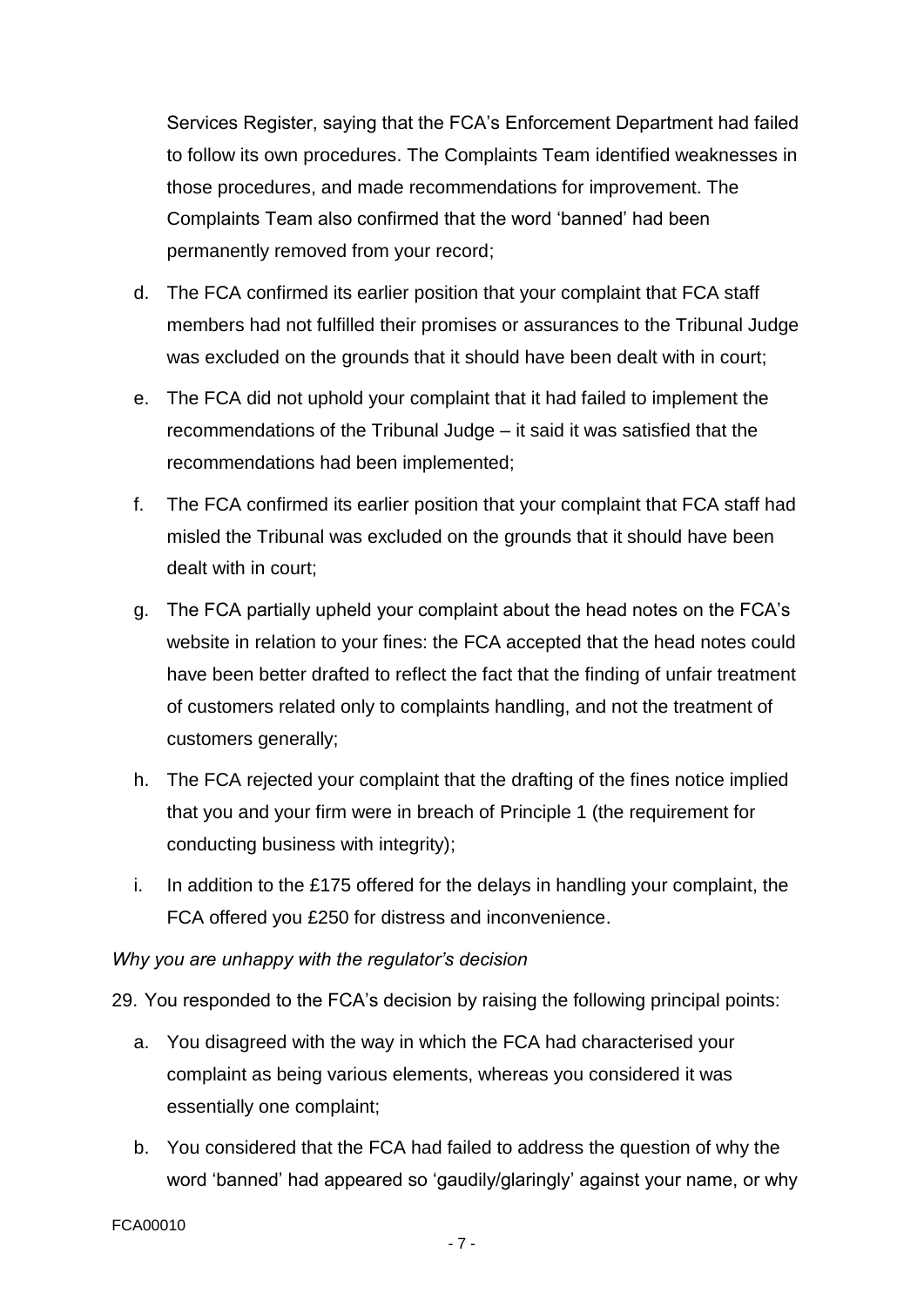it had taken so long to permanently remove the word, thus preventing the sale of your business;

- c. You considered that the FCA had wrongly exonerated senior members of staff;
- d. The delays had been large, with inadequate explanations;
- e. You had been offered £175 as a goodwill gesture, despite having spent 'many thousands of pounds';
- f. The complaint had been inadequately particularised;
- g. The FCA had been wrong to exclude the complaint about the Enforcement Team's role in relation to the news release;
- h. The FCA had failed to investigate the complaint about misleading the Tribunal;
- i. The FCA had failed to deal adequately with your point about unfair treatment of customers;
- j. The FCA had not dealt with your point about the failure to answer your complaint about the pursuit of the debt.

# *Preliminary point*

30. You have responded in considerable detail to the analysis in my preliminary report, and I have addressed your main points below. There is, however, one point which I should clarify. You have queried whether the FCA's Complaints Team meets the statutory requirement for an independent investigation under the Complaints Scheme. The position is that section 84(1)(b) of the Financial Services Act 2012 requires the regulators to appoint an independent person to investigate complaints (that is me), but section 87(10) permits the regulator to make 'arrangements for the initial investigation of a complaint to be conducted by the regulator' (in your case, the FCA Complaints Team).

# *My analysis*

- 31. There are effectively two phases to this complaint.
- 32. The first phase relates to the FSA's handling of matters in 2013/14 leading up to the decision of the Upper Tribunal on 21 May 2015. It is clearly established that

#### FCA00010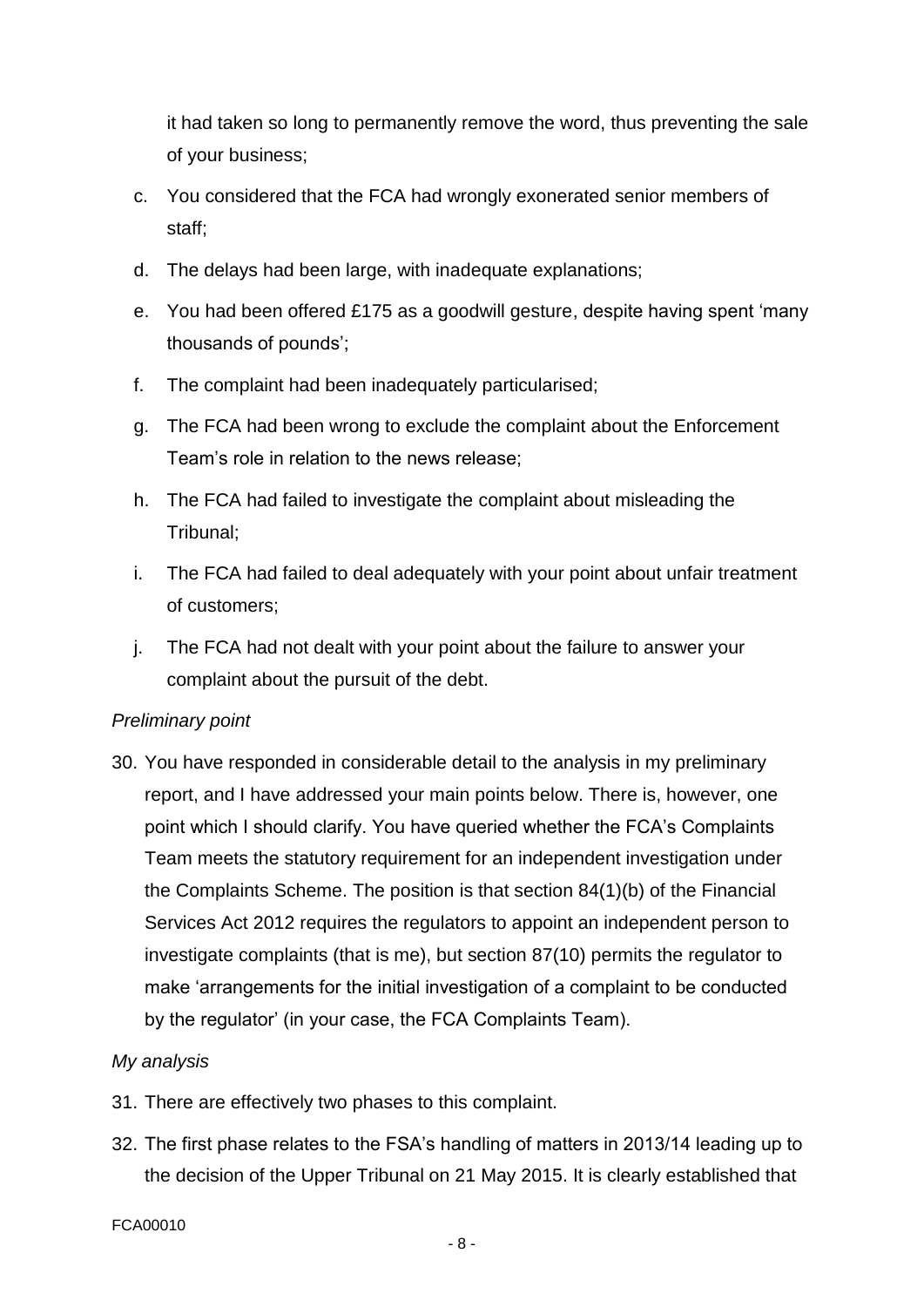the FSA's handling was poor – the question is how poor and whether the FSA's behaviour was simple incompetence or worse. Those matters were put on hold under the Complaints Scheme until the outcome of the court proceedings and the issuing of the Final Decisions in 2017.

- 33. The second phase relates to the way in which the decisions appeared on the register, the thoroughness of the FCA's complaints investigation and its conclusions, and the admitted delays in the complaints handling.
- (i) First phase
- 34. The events surrounding the issuing of the news release during the Tribunal proceedings are described in paragraphs 5-10 above. In my view, they show a disturbing disregard for accuracy as well as a disregard for your rights, coupled with procedural incompetence. Of particular note is the FSA's initial blanket denial of your complaint, and its failure to apologise to you until prompted by the Judge.
- 35. These matters alone, as established by the Judge's findings and criticisms, clearly merit censure under this Scheme.
- 36. Your complaint about the proceedings includes an additional matter. Your claim is that an FSA witness deliberately misled the Tribunal about the supposed absence of other FCA staff members who could have given additional evidence to the Tribunal. This is connected with your overall complaint that the FCA has acted in bad faith.
- 37. The FCA excluded this element of your complaint on the grounds that you could have, or should have, raised the matter in the court proceedings. The FCA said:

*If you believed that [the FCA staff member] was misleading the Tribunal when providing his answers, either to you, or when he gave his evidence-in-chief, then it was open to you make representations on this basis to the Tribunal. The judge would then have made a decision on this.* 

38. You have made the point – which I do not think that the FCA has ever satisfactorily addressed – that at the time you did not know who was available in the court. I have sympathy with your position. However, I do not propose to take this particular element of the complaint further for the following reasons: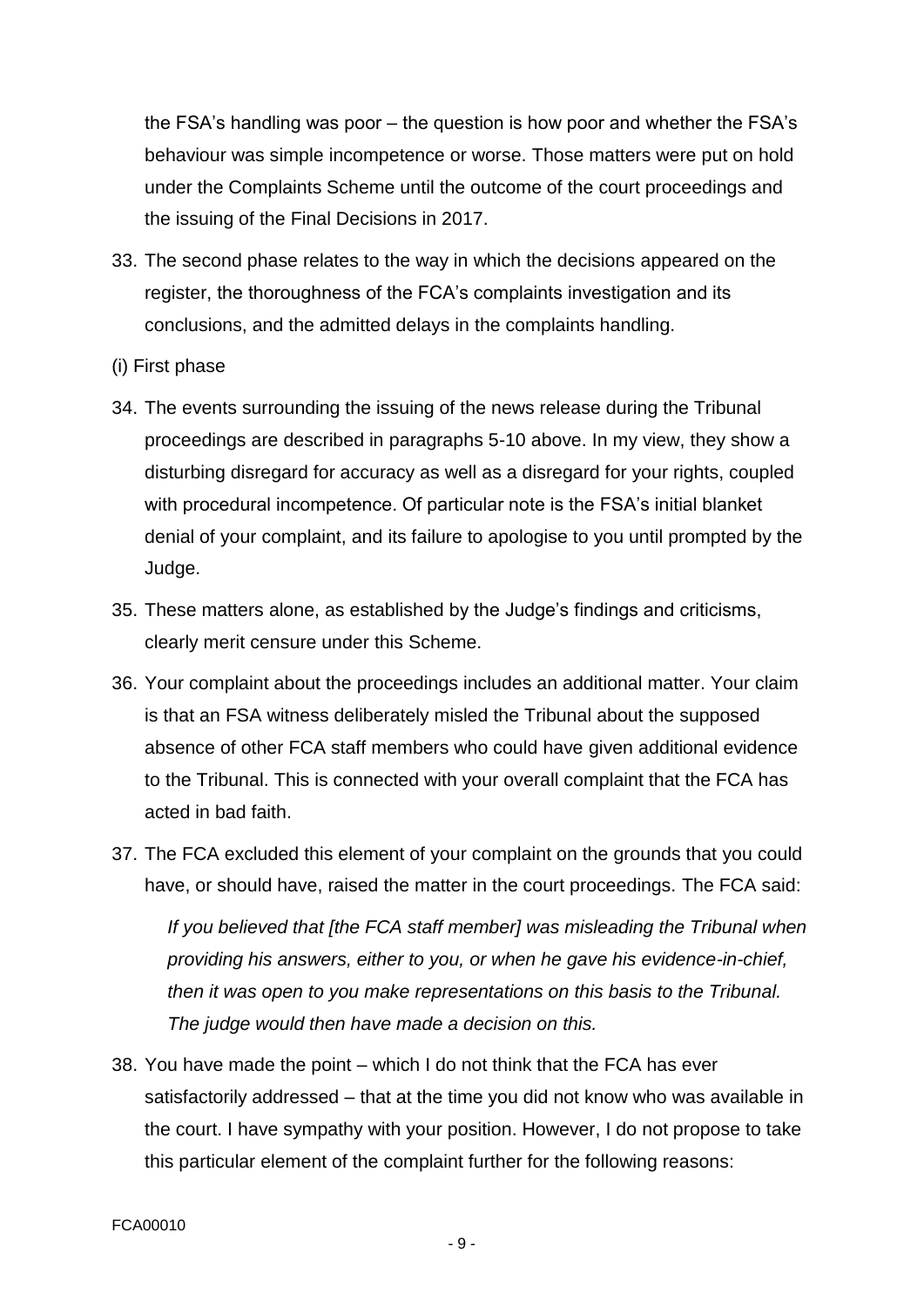- a. As a general principle, questions about what happened in court proceedings should be dealt with through the courts, not through this Scheme. The Complaints Scheme is not a court of law, and the Scheme includes a specific provision that it will not be used for complaints which the regulators or I reasonably consider could have been more appropriately dealt with in another way (for example, through legal proceedings);
- b. The Judge made it clear that if you were alleging bad faith, you should pursue the matter through the courts;
- c. The Judge (in paragraph 61 of Appendix 2 to the judgment) made it clear that the evidence available to him (also available to me) was inconsistent with the notion that the FSA's investigation had a deliberate intention to mislead in preparing the news release.
- 39. Finally, in relation to your suggestion that the FCA had failed to implement the recommendations of the Tribunal Judge, I have seen clear evidence that the recommendations were addressed. The fact that further errors, of a similar nature unrelated to news releases, were made following the conclusion of the court proceedings, is not evidence that the recommendations were not addressed. They were. I agree with the FCA's decision on that matter.
- (ii) Second phase
- 40. The second phase started when the proceedings against you and your firm concluded in October 2017. At that point:
	- a. The issue of the way in which the sanctions against you were shown on the register arose, and
	- b. The issue of the FCA's decision to chase you for a debt arose, and
	- c. The complaint matters deferred from 2014 were revived.
- 41. I start with the issue of the changes to your register entry. The FCA upheld this element of your complaint, and gave the following reasons:

*You received a Partial Prohibition from the Upper Tribunal prohibiting you from carrying out any Significant Influence Functions (SIF) as set out in the Final Notice.*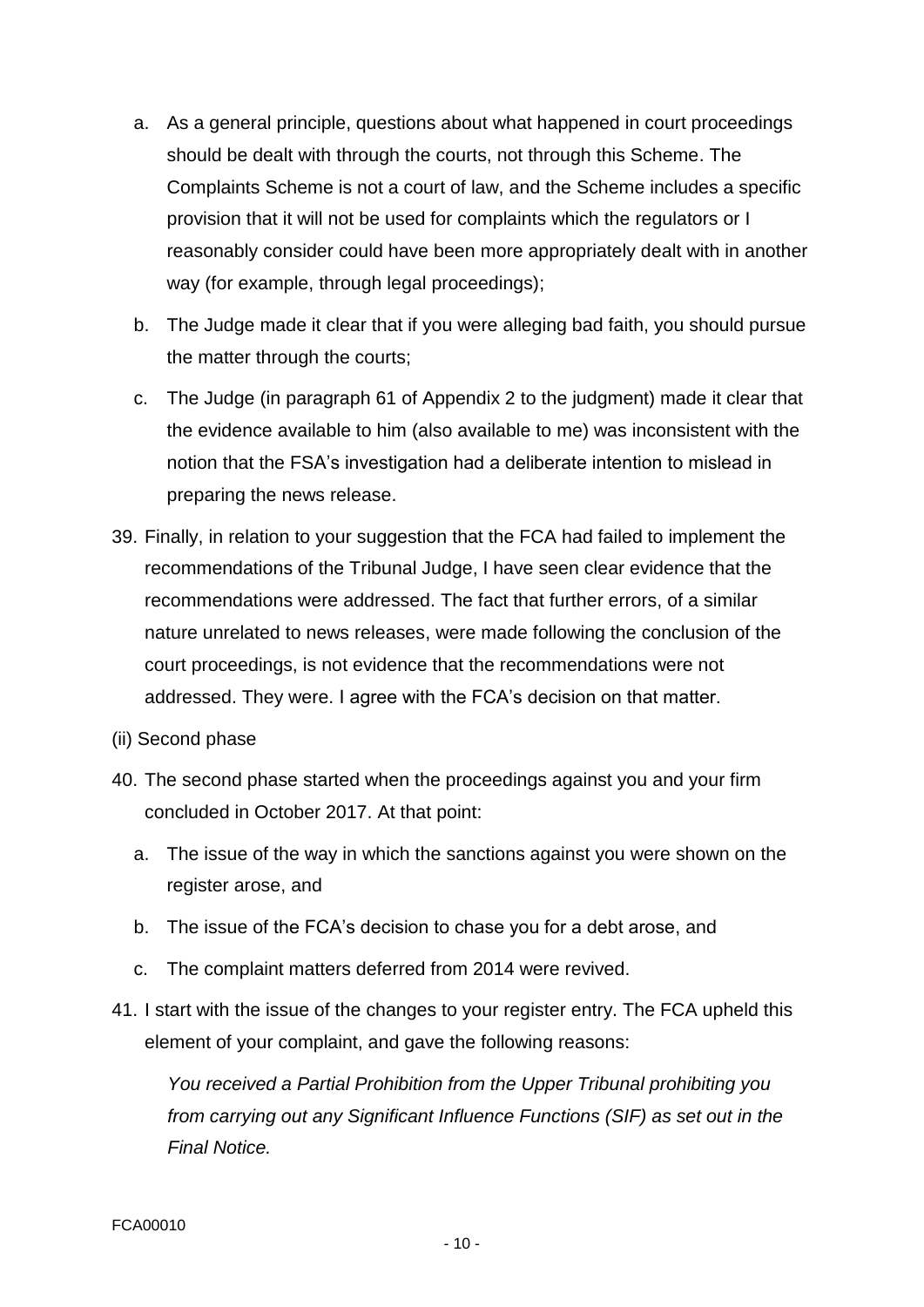*From the information available, I have identified the following issues with the process followed when updating the Register in this case:* 

- 1. *Enforcement's internal policy document could be clearer on who/which department to contact when the Register needs to be updated – my review found that Enforcement contacted the Authorisations division to update the Register when this isn't part of the process;*
- 2. *The process does not appear to have a mechanism to check the status of an individual/firm on the Register when the update goes live;*
- 3. *There does not appear to be a mechanism in the policy to temporarily remove or suspend a status if there is a query over whether the information on the Register is correct;*
- 4. *The process guide which sets out the status to be applied to an individual subject to a Partial Prohibition wasn't circulated internally in Enforcement, resulting in the wrong status being requested; and*
- 5. *The internal memo which was prepared explaining the updates which needed to be added to the Register doesn't contain information relating to the status that should appear on it.*

*I am satisfied that Enforcement did not follow its own process when requesting Authorisations to update your individual status on the Register.* 

*I am therefore upholding this part of your complaint, as the Register incorrectly displayed the status of "banned" against your individual entry. The status on your entry was corrected on 10 October 2017 and I can confirm that the status "BANNED" has been permanently removed. Please accept our apologies any inconvenience this may have caused to you.*

42. I am satisfied that that explanation was accurate, and I welcome its candour, but it does not really answer your question, which is *why* did the error occur? When you pressed this point after the FCA had issued its decision, you received the following explanation:

*As explained in my decision letter, the reason why the status "BANNED" appeared was because Enforcement failed to follow its own processes when*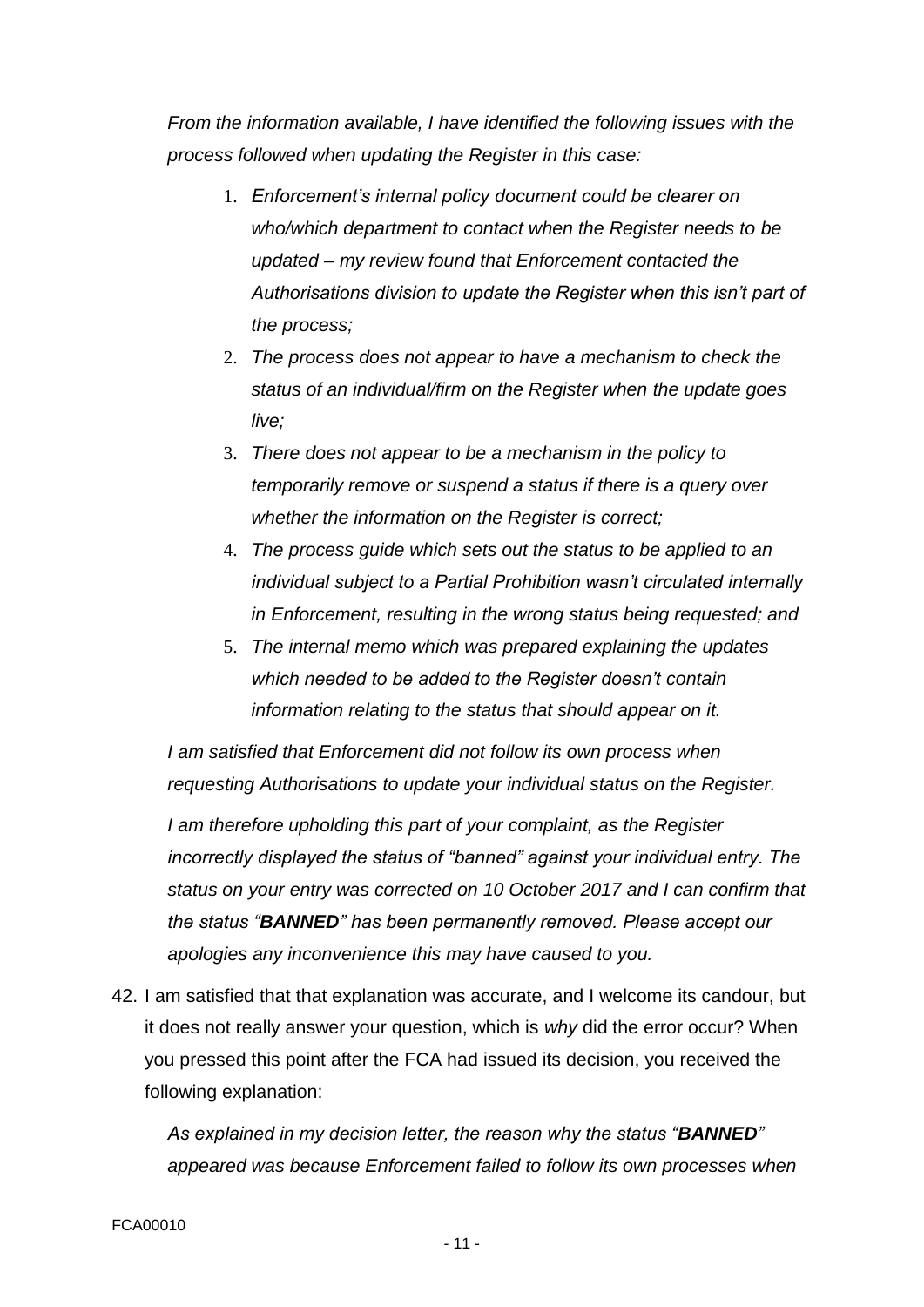*updating the Financial Services Register (the Register). The information available to me suggests this was a mistake due to a lack of awareness of a particular process guide which explained the status to be added to the Register for a Partial Prohibition. This is set out in point 4 under Part Two in the decision letter.* 

*I note Enforcement's email to you dated 10 October 2017 which states:* 

We are looking into this matter with the relevant areas within the FCA. In the interim the "BANNED" wording has been removed from your entry on the Financial Services Register. The Disciplinary section of the register referring to the SIF prohibition that has been imposed will remain as is.

*At the time of emailing you, Enforcement was trying to establish whether the status was correct for a Partial Prohibition. It was permanently removed when Enforcement established that the correct status is "Inactive" where an individual receives a Partial Prohibition.*

- 43. I have looked carefully at the FCA's internal documents, and the sequence of events seems to have been as follows:
	- a. On 4 October 2017 the Enforcement Legal Group sent a note to Enforcement Operations (who were responsible for register updates) explaining to them the changes that needed to be made to your and your firm's register entries the following day. This note seems to have been accurate;
	- b. On the same date, the Enforcement Legal Group sent an email to a colleague in Enforcement stating that the 'headnotes' for the final notice should read *Unfair treatment of customers, conflicts of interest, and lack of fitness/propriety*;
	- c. On the same date, in another email, 'conflicts of interest' was amended to 'complaints-handling';
	- d. On 5 October, email exchanges suggest that there was a degree of confusion between the Legal Group and Enforcement Operations. One email stated that your entry should be marked as 'withdrawn; banned'. There was then a further email exchange noting the fact that the entry needed amending because there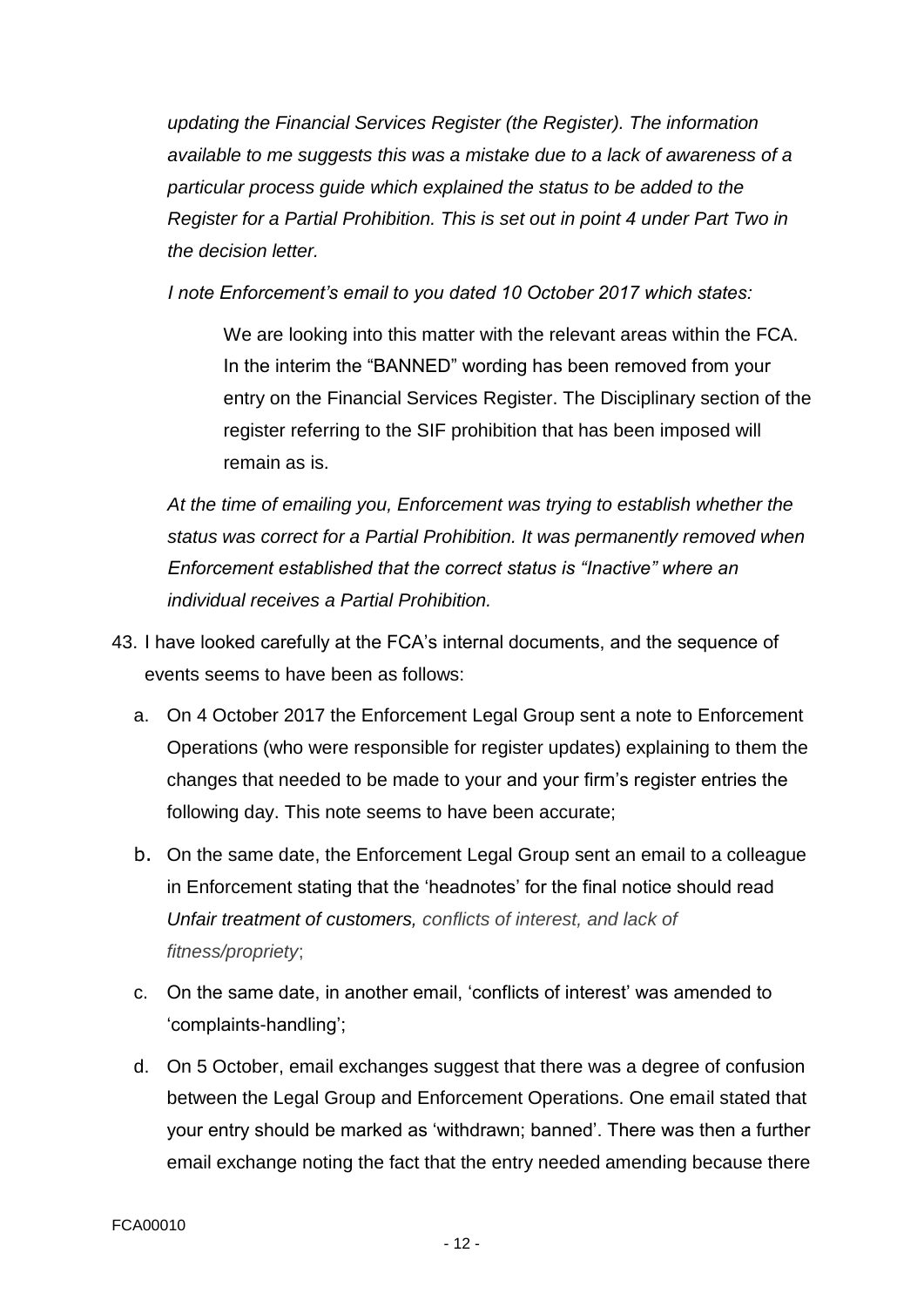was only a partial prohibition, but there was not an explicit request for the word 'banned' to be removed. An email at 1243, after that exchange, stated explicitly that *Clive Rosier is now showing as Banned.* Although this should have alerted people to the error, it apparently did not because those who received the email were ignorant of the policy describing how partial prohibitions should be described on the register;

e. The confusion continued on 6 October. An email asked for amendments to be made to your entry:

> *With regard toClive Rosier's register entry under 'Disciplinary and regulatory action,' the action is 'partial prohibition' not 'variation or cancellation of permission.'*

*I understand that we no longer place 'banned' headings on individual entries. Instead Clive Rosier should be marked as 'inactive.'* 

*I understand that reference to the decision notices being 'subject to determination by the Tribunal' will be removed from both entries.* 

- f. On 7 October (a Saturday), you queried the use of 'banned' on your entry;
- g. On 9 October, exchanges show that some people still believed that the use of the word 'banned' was correct. However, at 7 pm a message was sent asking for the word to be removed, and the Register was amended at 9.39 am on Tuesday morning.
- 44. Having studied the exchanges, I have found nothing which suggests that the use of the word 'banned' was malicious; but it is clear that the handling was shambolic in that there was no proper understanding of policy, and that opportunities to correct the mistake earlier were missed.
- 45. This series of errors bears an uncomfortable similarity to the mistakes made by the FSA in 2013. Some of the Judge's remarks about the lack of control of the news release process apply equally to the failures of the registration amendment process. You were entitled to believe that, the FSA having made a hash of it at the Tribunal stage, the FCA might get things right at the end of the proceedings. Unfortunately, the FCA did not.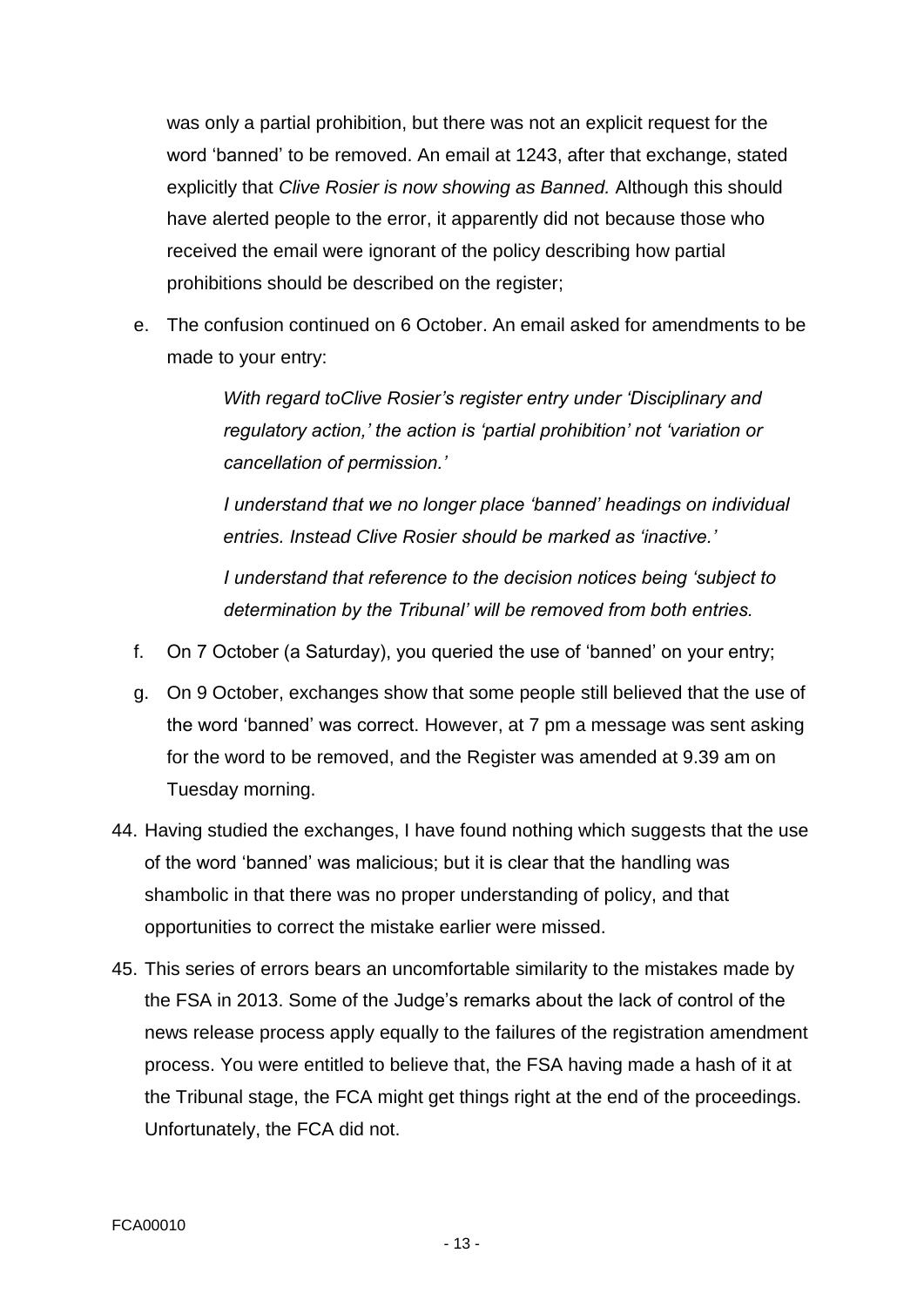- 46. There is a particular point on which, following my preliminary report, you have made representations, and which I need to address. You have forcefully made the point that you believe that the word 'banned' appeared against your name in red and in block capitals – and that you were therefore uniquely and unfairly treated. Unfortunately, neither you, nor the FCA, has an image of how your register entry actually appeared to users at the time. The FCA does not contest that the word 'banned' should not have appeared, but say it believes that it must have appeared in red but not block capitals like it appeared in other entries, since staff do not know of any means by which the standard presentation of the word (which was automatically generated) could have been manually overridden.
- 47. You consider that the FCA had previously effectively conceded that the word 'banned' had appeared in block capitals. I have looked at this carefully, and pressed the FCA on the point. The problem is that in the FCA's correspondence on this issue has been inconsistent in the way in which it has presented this word. As an example, I have drawn the FCA's attention to an email of 10 October 2017 to you which said 'I write further to your email of 7 October 2017 in which you queried the use of the phrase "BANNED" that appears in red capitals on the Financial Services Register……..'
- 48. The FCA's explanation for this and indeed for the issue more generally is that in its correspondence with you the FCA was quoting your complaint. That explanation is supported by the fact that, at the time that the 10 October email was sent, the word 'banned' had already been removed from the register, so the statement – using the word 'appears' – cannot have been intended as a confirmation of the actual position. Unfortunately, and understandably, you have been assuming that the FCA have accepted that the word appeared in block capitals, whereas the FCA's investigation has focussed upon the reason why the word appeared, rather than its precise format.
- 49. I recognise that you believe that 'banned' appeared in block capitals, but in the light of the FCA's explanation of the system and in the absence of hard evidence to the contrary, I cannot conclude that block capitals were used. That does not, of course, excuse the erroneous use of the word.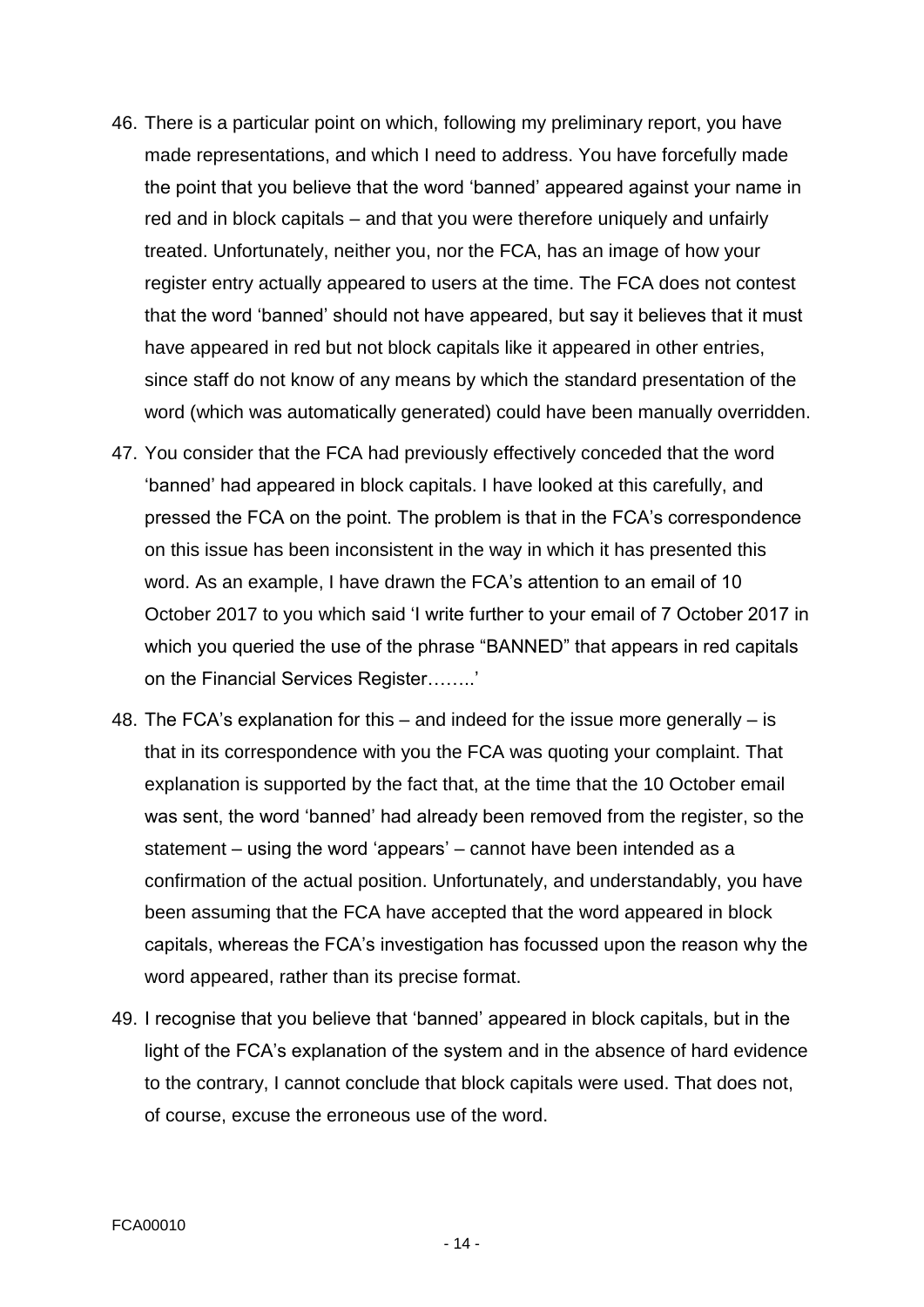- 50. I turn now to the issue of the FCA's collection of the debt. I do not need to go into the detail of those proceedings, and in any event the proceedings themselves fall outside the Complaints Scheme. The point at issue is how the FCA handled the communications surrounding those proceedings.
- 51. The problem seems to have arisen because two FCA departments were dealing with related matters. In October and November 2017, at the same time as your main complaint was being dealt with by the Complaints Team, you were corresponding with the FCA's Finance Team about the collection of the debt. In essence, you were arguing that the fine imposed against you would be offset against the compensation which you believed that you were owed, and that the two matters – payment of the fine and the compensation – should be dealt with together.
- 52. It appears that the FCA failed to resolve this issue, but continued to pursue the debt. Nine months later, you added the failure to deal with this to your complaint, but the FCA Complaints Team rejected this on the grounds that it amounted to a complaint about the FCA's general financial policies and practices, and therefore should be excluded from the Scheme; and that in any event the matter had been concluded because you had paid a fine and the proceedings had been abandoned.
- 53. While the FCA had a narrow point, in my view this response was not good enough. It appears from the papers that there was no record that your correspondence with Finance had been satisfactorily concluded, and in those circumstances, it seems to me that the FCA ought to have considered whether or not your interactions with the Finance Team had been satisfactory. Whether or not you were right in claiming that the proceedings should have been stayed is beside the point: in my view, you should have had a response to your complaint about whether or not your correspondence had been properly dealt with. The records suggest that it had not been.
- 54. Finally, there is the issue of the way in which your complaint was handled overall. It will be apparent from the chronology of events set out above that it took from October 2017 until February 2019 to issue a decision letter. In fairness to the FCA, the complaint was a complex one, and a good deal of time was

- 15 -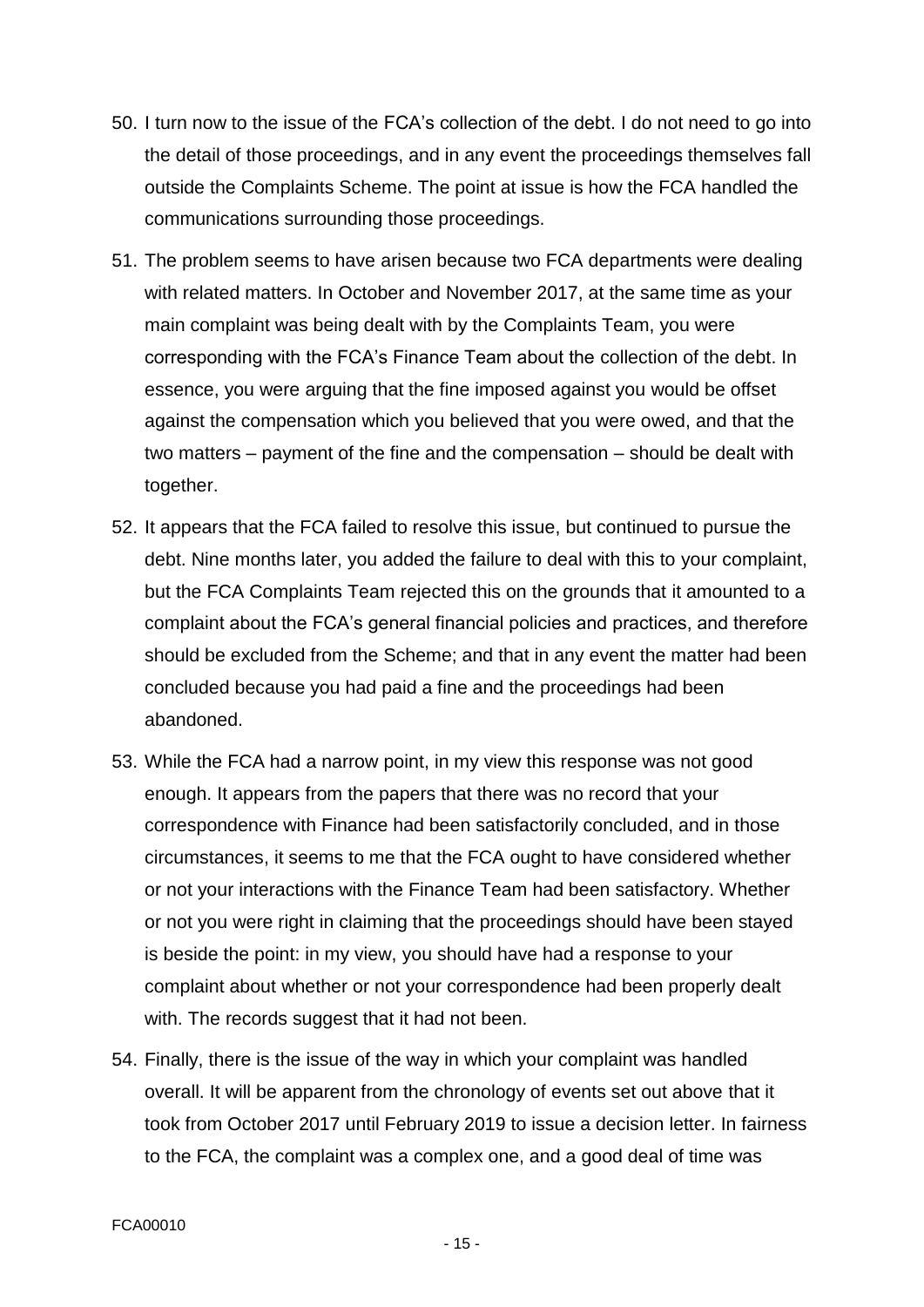spent in disputes about the definition of the complaint, with you – in understandable frustration – supplying additional information and comments at frequent intervals. Nonetheless, the extent of the delays was indefensible. Deadlines were missed, and far too much time was spent on amendments to the definition of the complaint, excluding elements of the complaint at different stages, rather than tackling its substance.

- 55. The delays had one additional consequence. Because the FCA decided to deal with all the issues together in one decision letter – in principle a good idea – you were left with the impression that the removal of the word 'banned' from your register entry was only an interim decision. In fact, the FCA had decided early on that the inclusion of the word had been in error; but you were not informed of this until you received the badly delayed decision letter. Since the word had been removed from the register, the delay in informing you had no practical effect upon your register entry, but clearly aggravated your concerns.
- 56. Yours is far from the only complaint which has suffered from delays in the FCA. This is a matter which I have discussed with the FCA on several occasions, and it has now increased the resources of its Complaints Team, which should help to reduce the risk of these kinds of unacceptable delays.
- 57. The FCA's decision letter partially upheld your complaint, and acknowledged some weaknesses in its handling. You were offered £250 to reflect the distress and inconvenience caused by the FCA's shortcomings, plus £175 for the delay in handling your complaint.
- 58. Following that letter, you corresponded with the FCA about your claim for compensation, which you said amounted to £400,000 in terms of a claim under the Scheme. In a letter dated 2 May 2019, the FCA said – in essence – that claims of this magnitude involving complex calculations about what might have happened in different circumstances were not suited to a complaints scheme, and should go to court. In an email to me, dated 12 May 2019, you have argued against the FCA's statements, contending – amongst other things – that there are no limits on what compensation can be imposed under the Scheme, and that the FCA is trying to avoid responsibility for making an adequate compensatory payment. In your response to my preliminary report you say that the FCA has

- 16 -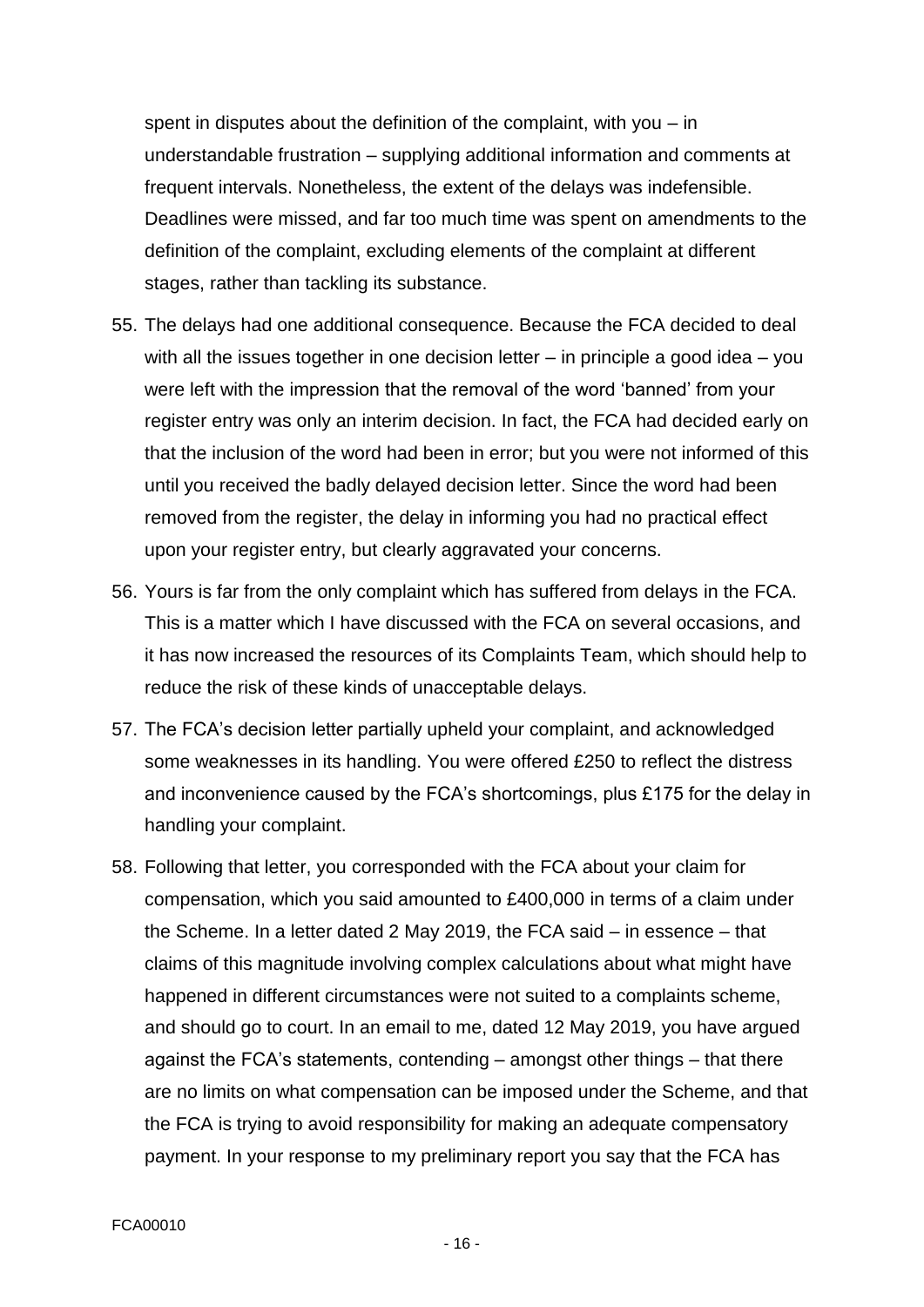failed to offer *appropriate/any compensation as suggested by the Upper Tribunal and as is required by the Act.*

- 59. My understanding of the position is as follows. The FCA's letter seems to me to be an accurate statement of the legal position. Parliament has given the FCA protection from claims for damages in most circumstances, and the Complaints Scheme cannot be used to undermine this.
- 60. On the other hand, Parliament has established a Scheme under which payments can be made – so while the statutory protection from claims for damages must not be undermined, some degree of compensatory payments is clearly permissible. Exactly how one interprets this compromise is a difficult matter, which I have drawn to the FCA's attention on several occasions.
- 61. In my assessment, the claim you have made for £400,000 is, in effect, a claim for damages, and would need to be pursued through a court, and would probably necessitate a forensic examination of the question of bad faith. That is a matter for a court to determine – though in my view the documents I have studied demonstrate serial incompetence but not evidence of bad faith. (The FCA, in its representations on my preliminary report, has stated that it considers that my use of the phrase 'serial incompetence' is 'inaccurate'. I find this rather surprising.)
- 62. In your representations on my preliminary report, you have said that *the Upper Tribunal did direct that if I could show inappropriate/negligent/incompetent behaviour on the part of the Authority then I should be compensated*. What the Judge actually said was *I was also mindful of the fact that the usual channel for consideration of complaints as to the conduct of the Authority is through the Authority's separate complaints team and the independent Complaints Commissioner, who has power to recommend ex gratia payments if he finds a complaint to be justified*. The Judge did not direct any, or any particular, compensation.
- 63. However, I consider that the FCA's offer of £425 is seriously inadequate, given the magnitude and persistence of the failings described above. Those failings include the serious matters to which the Judge drew attention in 2014 (those were failings of the FSA but under the Complaints Scheme the FCA inherits

- 17 -